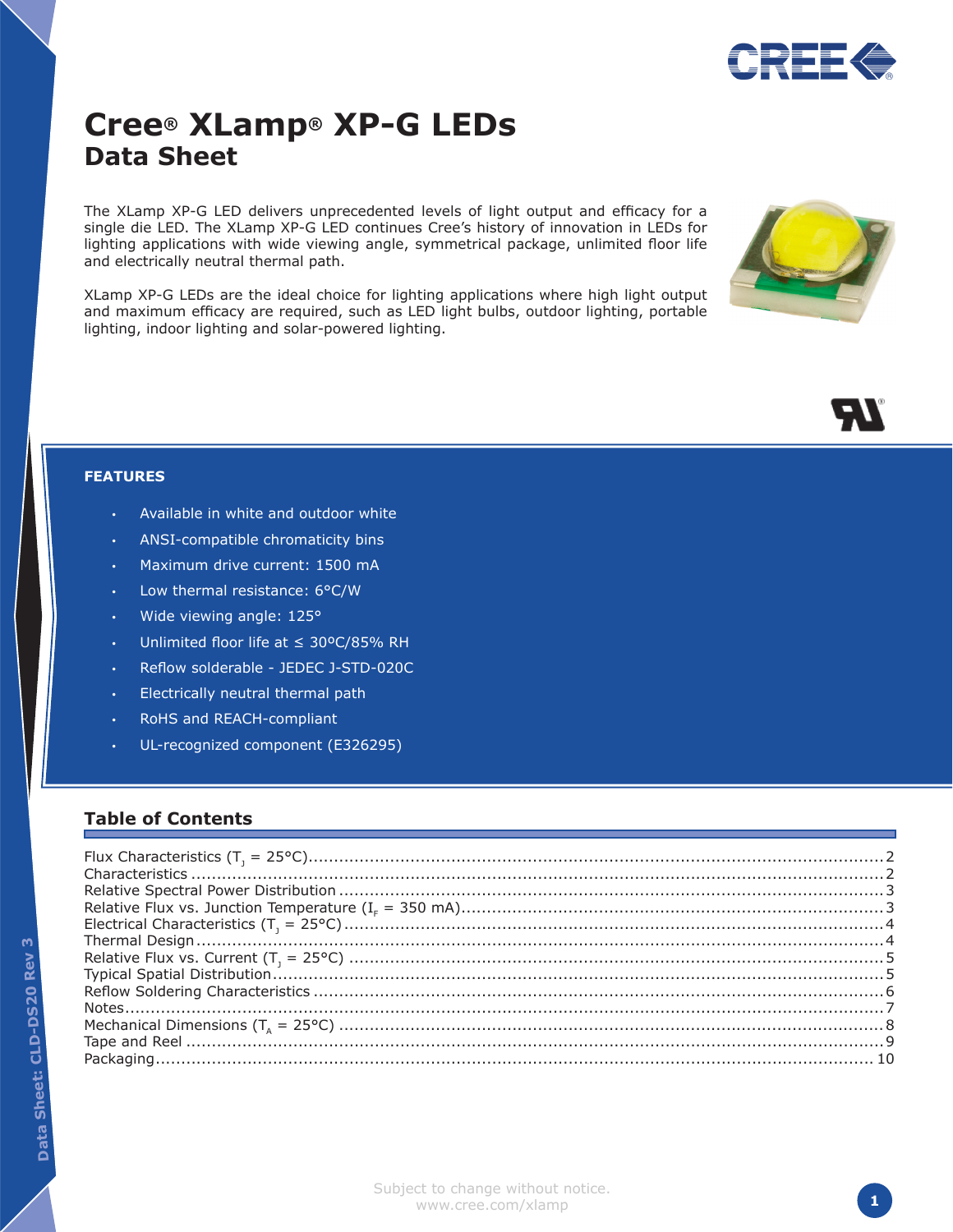

# **Flux Characteristics (T<sub>1</sub> = 25°C)**

The following table provides several base order codes for XLamp XP-G LEDs. It is important to note that the base order codes listed here are a subset of the total available order codes for the product family.

| Color         | <b>CCT Range</b> |         | <b>Base Order Codes</b><br>Min Luminous Flux @<br>350 mA (lm) |           | <b>Order Code</b>    |  |
|---------------|------------------|---------|---------------------------------------------------------------|-----------|----------------------|--|
|               | Min.             | Max.    | Group                                                         | Flux (Im) |                      |  |
| Cool White    | 5,000 K          | 8,300 K | R <sub>2</sub>                                                | 114       | XPGWHT-L1-0000-00E51 |  |
|               |                  |         | R <sub>3</sub>                                                | 122       | XPGWHT-L1-0000-00F51 |  |
|               |                  |         | R <sub>4</sub>                                                | 130       | XPGWHT-L1-0000-00G51 |  |
|               |                  |         | R <sub>5</sub>                                                | 139       | XPGWHT-L1-0000-00H51 |  |
| Outdoor White | 4,000 K          | 5,300 K | R <sub>2</sub>                                                | 114       | XPGWHT-01-0000-00EC2 |  |
|               |                  |         | R <sub>3</sub>                                                | 122       | XPGWHT-01-0000-00FC2 |  |
|               |                  |         | R <sub>4</sub>                                                | 130       | XPGWHT-01-0000-00GC2 |  |
|               |                  | 5,000 K | Q <sub>5</sub>                                                | 107       | XPGWHT-L1-0000-00DE4 |  |
| Neutral White | 3,700 K          |         | R <sub>2</sub>                                                | 114       | XPGWHT-L1-0000-00EE4 |  |
|               |                  |         | R <sub>3</sub>                                                | 122       | XPGWHT-L1-0000-00FE4 |  |
| Warm White    | 2,600 K          | 3,700 K | Q <sub>3</sub>                                                | 93.9      | XPGWHT-L1-0000-00BE7 |  |
|               |                  |         | Q4                                                            | 100       | XPGWHT-L1-0000-00CE7 |  |
|               |                  |         | Q <sub>5</sub>                                                | 107       | XPGWHT-L1-0000-00DE7 |  |

#### Notes:

- Cree maintains a tolerance of  $+/$  7% on flux and power measurements.
- Typical CRI for Cool White and Neutral White (3,700 K 10,000 K CCT) is 75.
- Typical CRI for Outdoor White  $(4,000 K 5,300 K$  CCT) is 70.
- Typical CRI for Warm White  $(2,600 \text{ K} 3,700 \text{ K }$ CCT) is 80.

#### **Characteristics**

| <b>Characteristics</b>                       | <b>Unit</b>    | <b>Minimum</b> | <b>Typical</b> | <b>Maximum</b> |
|----------------------------------------------|----------------|----------------|----------------|----------------|
| Thermal resistance, junction to solder point | $\degree$ C/W  |                | 6              |                |
| Viewing angle (FWHM)                         | degrees        |                | 125            |                |
| Temperature coefficient of voltage           | mV/°C          |                | $-2.1$         |                |
| ESD classification (HBM per Mil-Std-883D)    |                |                | Class 2        |                |
| DC forward current                           | m <sub>A</sub> |                |                | 1500           |
| Reverse voltage                              | $\vee$         |                |                | 5              |
| Forward voltage (@ 350 mA)                   | $\vee$         |                | 3.0            | 3.75           |
| Forward voltage (@ 700 mA)                   | $\vee$         |                | 3.2            |                |
| Forward voltage (@ 1000 mA)                  | $\vee$         |                | 3.3            |                |
| LED junction temperature                     | $^{\circ}$ C   |                |                | 150            |

\* The increase of maximum forward current to 1500 mA for XLamp XP-G Cool White is retroactive and applies to all XLamp XP-G Cool White LEDs produced by Cree. The increase is the result of more extensive qualification testing that was performed after the initial product launch.

Copyright © 2009-2010 Cree, Inc. All rights reserved. The information in this document is subject to change without notice. Cree, the Cree logo and XLamp are registered trademarks of Cree, Inc.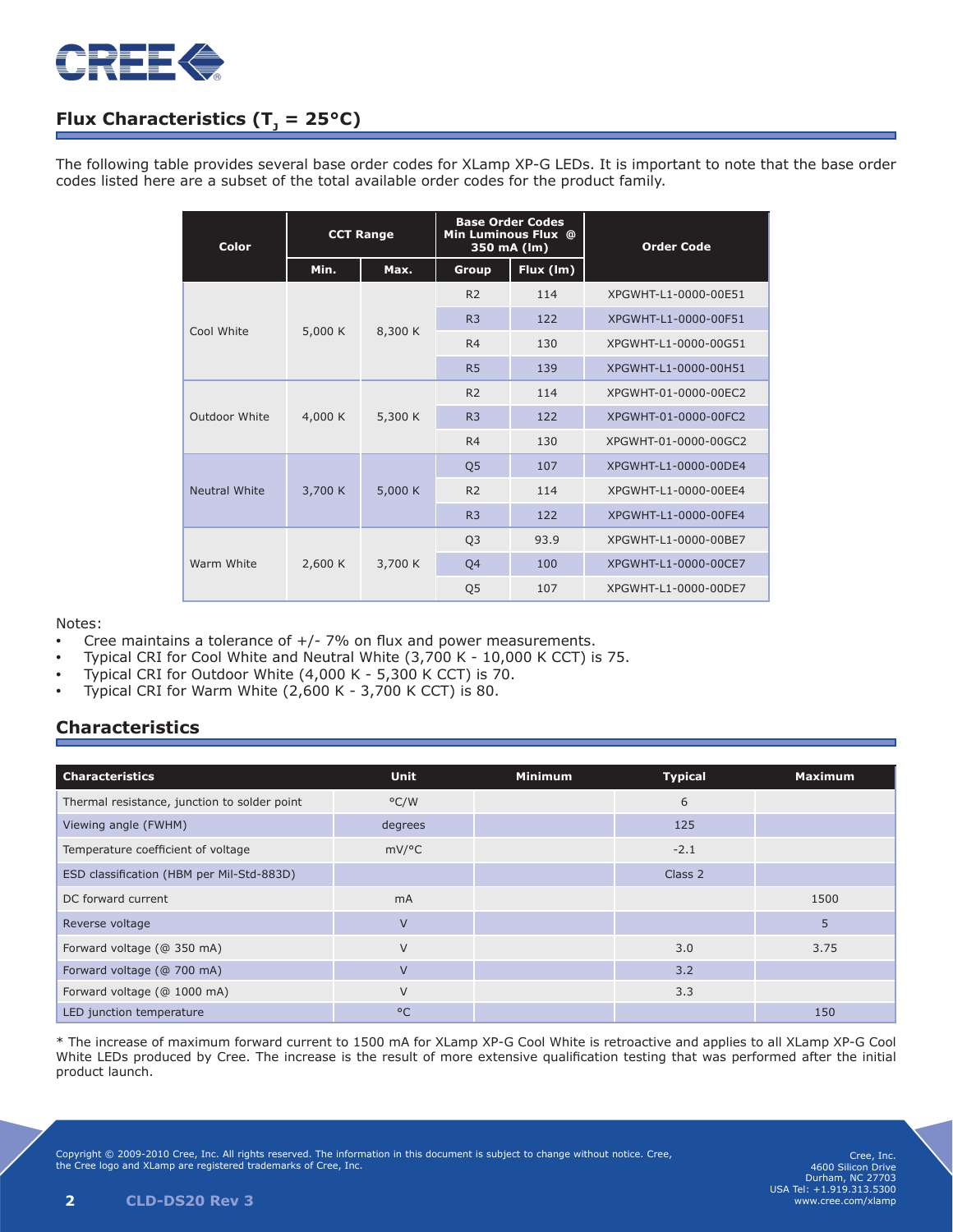

# **Relative Spectral Power Distribution**



### Relative Flux vs. Junction Temperature ( $I<sub>F</sub>$  = 350 mA)



Copyright © 2009-2010 Cree, Inc. All rights reserved. The information in this document is subject to change without notice. Cree, the Cree logo and XLamp are registered trademarks of Cree, Inc.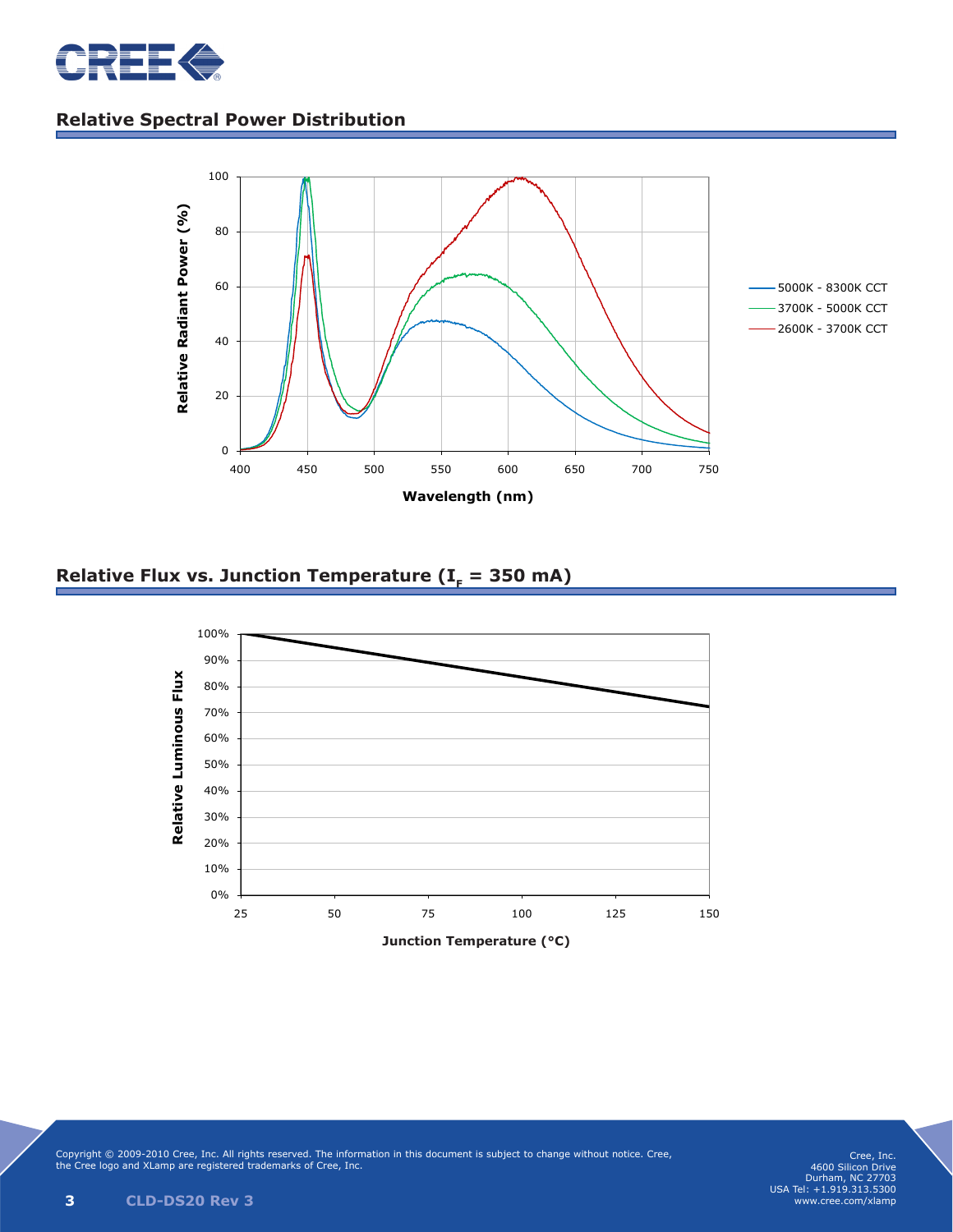

# **Electrical Characteristics (T<sub>1</sub> = 25°C)**



### **Thermal Design**

The maximum forward current is determined by the thermal resistance between the LED junction and ambient. It is crucial for the end product to be designed in a manner that minimizes the thermal resistance from the solder point to ambient in order to optimize lamp life and optical characteristics.



Copyright © 2009-2010 Cree, Inc. All rights reserved. The information in this document is subject to change without notice. Cree, the Cree logo and XLamp are registered trademarks of Cree, Inc.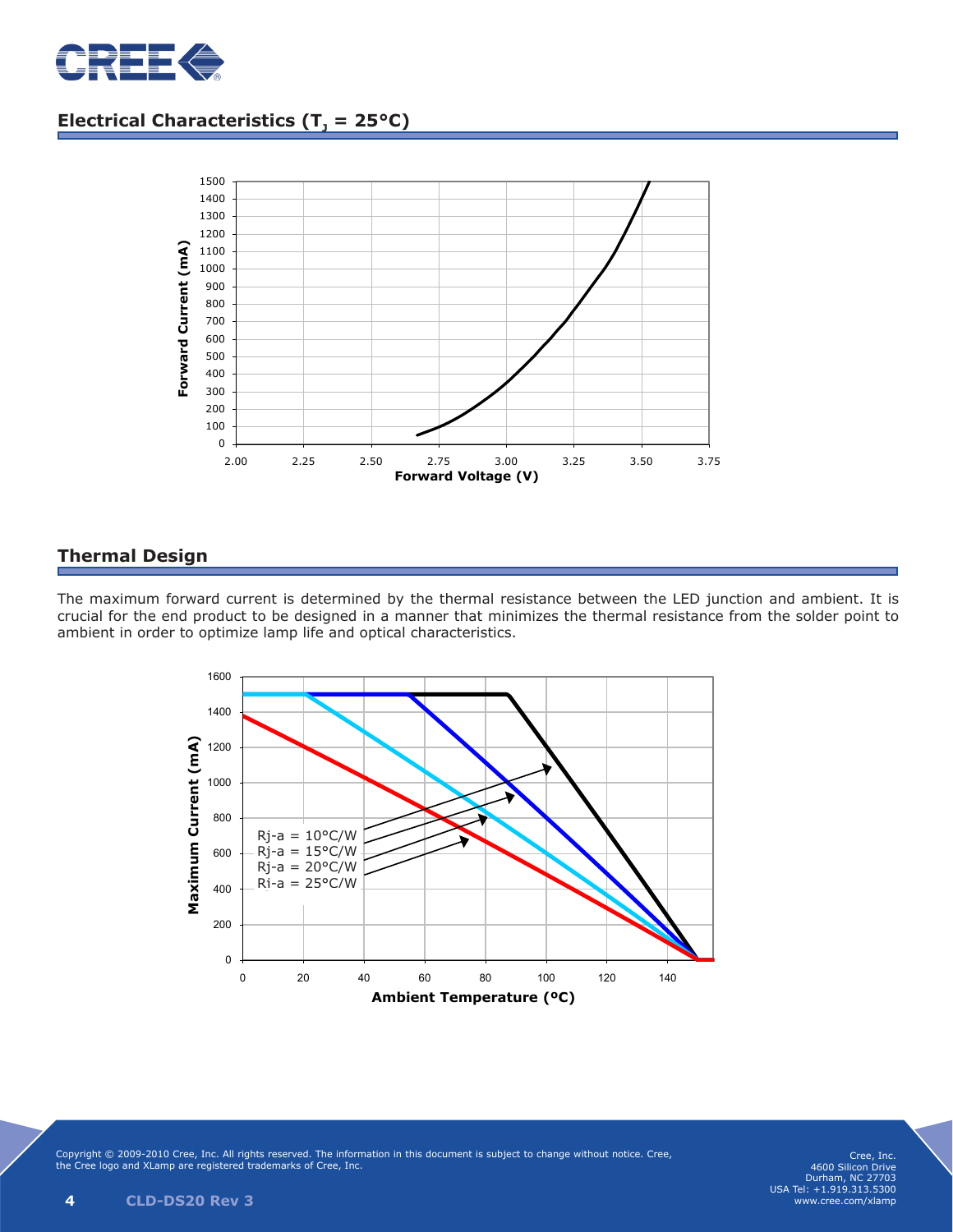

# **<u>Relative Flux vs. Current (T<sub>1</sub> = 25°C)</u>**



### **Typical Spatial Distribution**



Copyright © 2009-2010 Cree, Inc. All rights reserved. The information in this document is subject to change without notice. Cree, the Cree logo and XLamp are registered trademarks of Cree, Inc.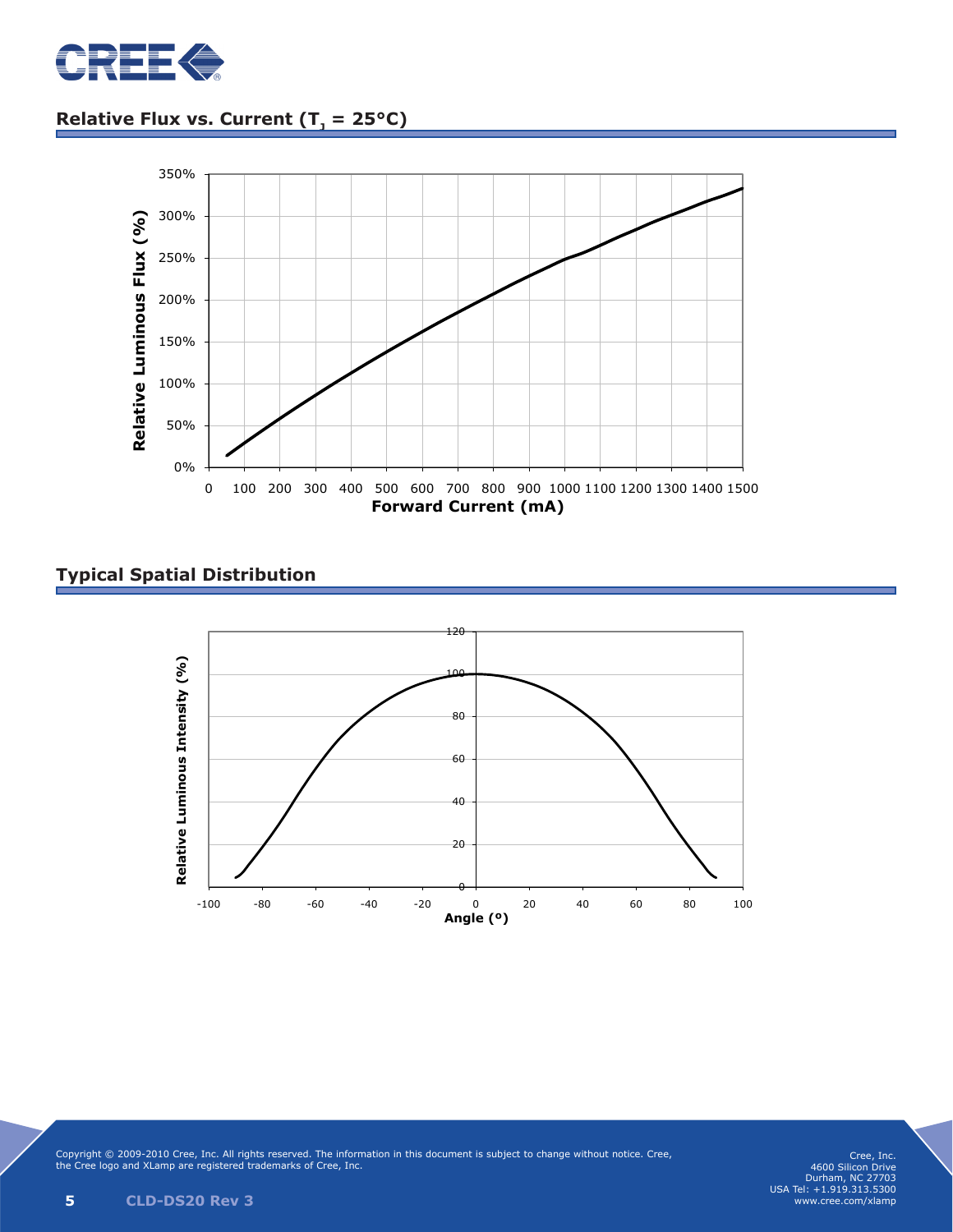

### **Reflow Soldering Characteristics**

In testing, Cree has found XLamp XP-G LEDs to be compatible with JEDEC J-STD-020C, using the parameters listed below. As a general guideline, Cree recommends that users follow the recommended soldering profile provided by the manufacturer of solder paste used.

Note that this general guideline may not apply to all PCB designs and configurations of reflow soldering equipment.



| Profile Feature                                         | <b>Lead-Based Solder</b> | <b>Lead-Free Solder</b> |
|---------------------------------------------------------|--------------------------|-------------------------|
| Average Ramp-Up Rate (Ts <sub>max</sub> to Tp)          | 3°C/second max.          | 3°C/second max.         |
| Preheat: Temperature Min (Ts <sub>min</sub> )           | $100^{\circ}$ C          | $150^{\circ}$ C         |
| Preheat: Temperature Max (Ts <sub>max</sub> )           | $150^{\circ}$ C          | $200^{\circ}$ C         |
| Preheat: Time (ts <sub>min</sub> to ts <sub>max</sub> ) | 60-120 seconds           | 60-180 seconds          |
| Time Maintained Above: Temperature (T.)                 | $183^{\circ}$ C          | $217^{\circ}$ C         |
| Time Maintained Above: Time (t.)                        | 60-150 seconds           | 60-150 seconds          |

Time 25°C to Peak Temperature 6 minutes max. 8 minutes max. 8 minutes max. 8 minutes max.

Peak/Classification Temperature (Tp) 215°C 215°C 260°C Time Within 5°C of Actual Peak Temperature (tp) 10-30 seconds 20-40 seconds 20-40 seconds Ramp-Down Rate 6°C/second max. 6°C/second max. 6°C/second max. 66°C/second max. 66°C/second max.

Note: All temperatures refer to topside of the package, measured on the package body surface.

Time Ma

Time Ma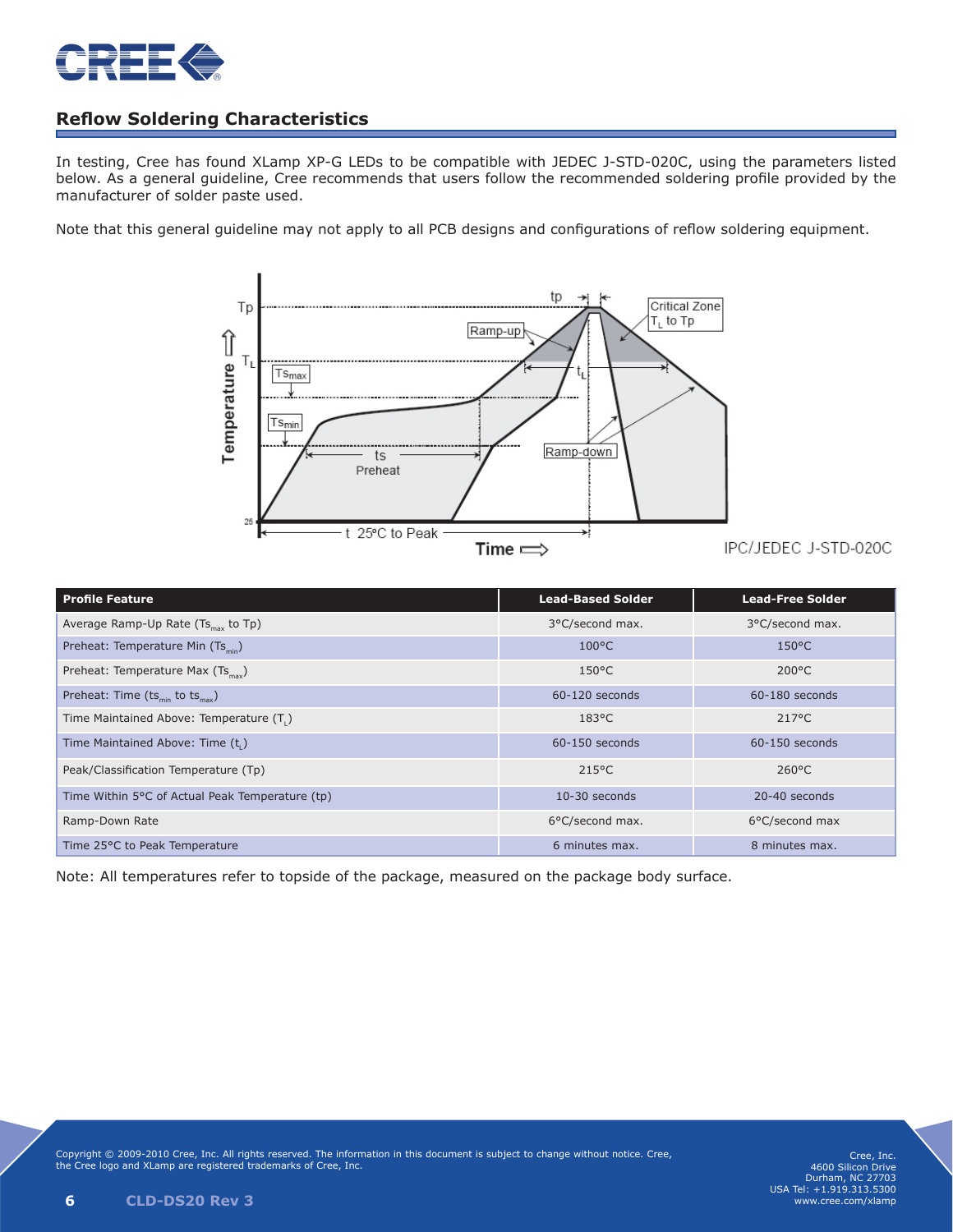

#### **Notes**

#### Lumen Maintenance Projections

Cree currently recommends a maximum drive current of 1000 mA for XLamp XP-G white in designs seeking the ENERGY STAR\* 35,000 hour lifetime rating ( $\geq 94.1\%$  luminous flux @ 6000 hours) or 25,000-hour lifetime rating ( $\geq 91.8\%$ luminous flux @ 6000 hours).

Please read the XLamp Long-Term Lumen Maintenance application note for more details on Cree's lumen maintenance testing and forecasting. Please read the XLamp Thermal Management application note for details on how thermal design, ambient temperature, and drive current affect the LED junction temperature.

\* These lifetime ratings are based on the current ENERGY STAR Solid State Lighting Luminaires V1.1 (December 12, 2008) and ENERGY STAR Integral LED Lamps V1.0 (December 3, 2009) lumen maintenance criteria.

#### Moisture Sensitivity

In testing, Cree has found XLamp XP-G LEDs to have unlimited floor life in conditions ≤30ºC / 85% relative humidity (RH). Moisture testing included a 168 hour soak at 85ºC / 85% RH followed by 3 reflow cycles, with visual and electrical inspections at each stage.

#### RoHS Compliance

The levels of environmentally sensitive, persistent biologically toxic (PBT), persistent organic pollutants (POP), or otherwise restricted materials in this product are below the maximum concentration values (also referred to as the threshold limits) permitted for such substances, or are used in an exempted application, in accordance with EU Directive 2002/95/ EC on the restriction of the use of certain hazardous substances in electrical and electronic equipment (RoHS), as amended through April 21, 2006.

#### Vision Advisory Claim

Users should be cautioned not to stare at the light of this LED product. The bright light can damage the eye.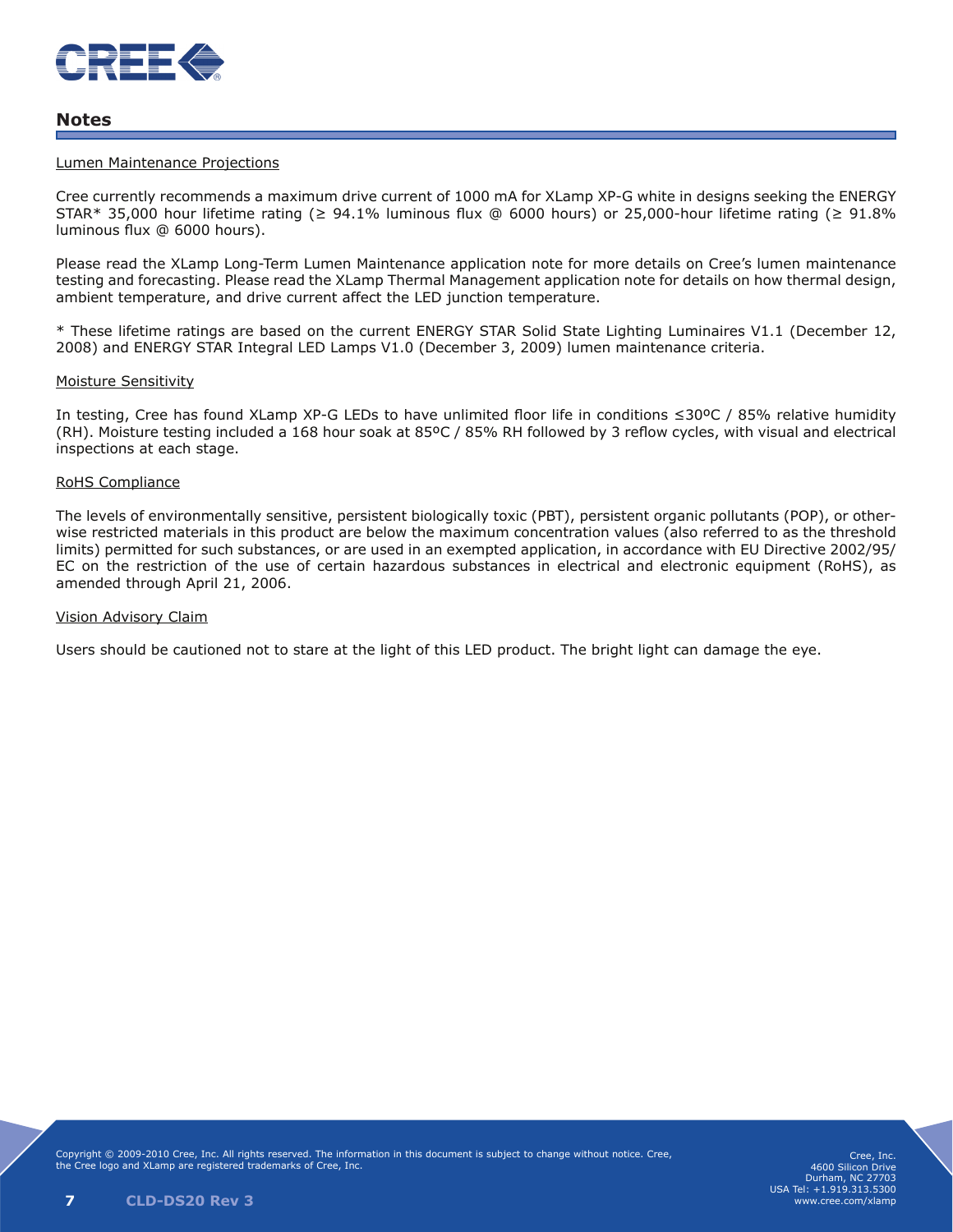

#### $A_{\rm eff}$  , and the set of the set of the set of the set of the set of the set of the set of the set of the set of the set of the set of the set of the set of the set of the set of the set of the set of the set of the set **Mechanical Dimensions (** $T_a = 25^{\circ}C$ **)**

All measurements are  $\pm$ .13 mm unless otherwise indicated.



Copyright © 2009-2010 Cree, Inc. All rights reserved. The information in this document is subject to change without notice. Cree, the Cree logo and XLamp are registered trademarks of Cree, Inc.

Cree, Inc. 4600 Silicon Drive Durham, NC 27703 USA Tel: +1.919.313.5300 www.cree.com/xlamp

 $\mathcal{S} = \{ \mathcal{S} \mid \mathcal{S} \in \mathcal{S} \mid \mathcal{S} \neq \emptyset \}$  . The set of the set of the set of the set of the set of the set of the set of the set of the set of the set of the set of the set of the set of the set of the set of the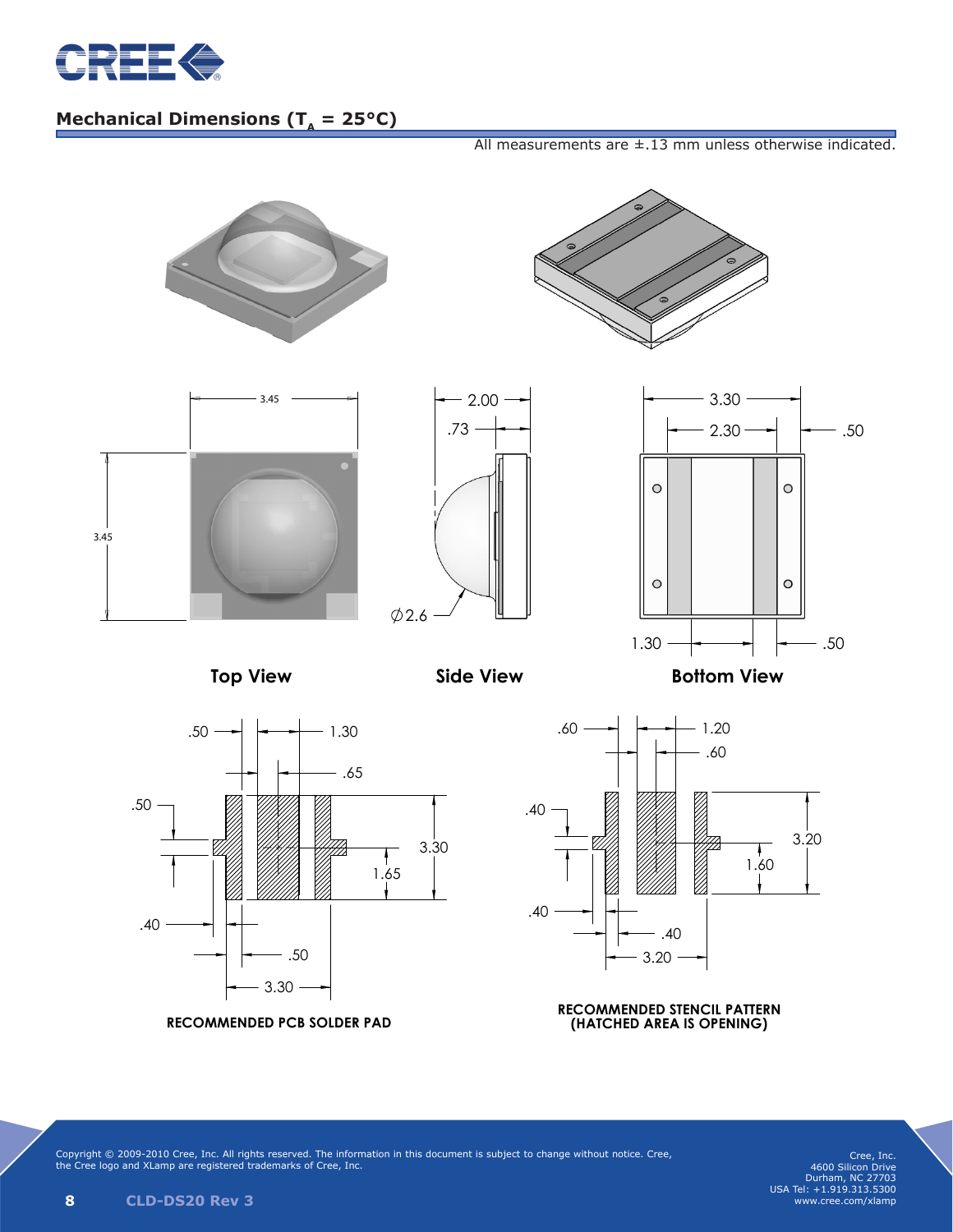

### **Tape and Reel**





Copyright © 2009-2010 Cree, Inc. All rights reserved. The information in this document is subject to change without notice. Cree, the Cree logo and XLamp are registered trademarks of Cree, Inc.